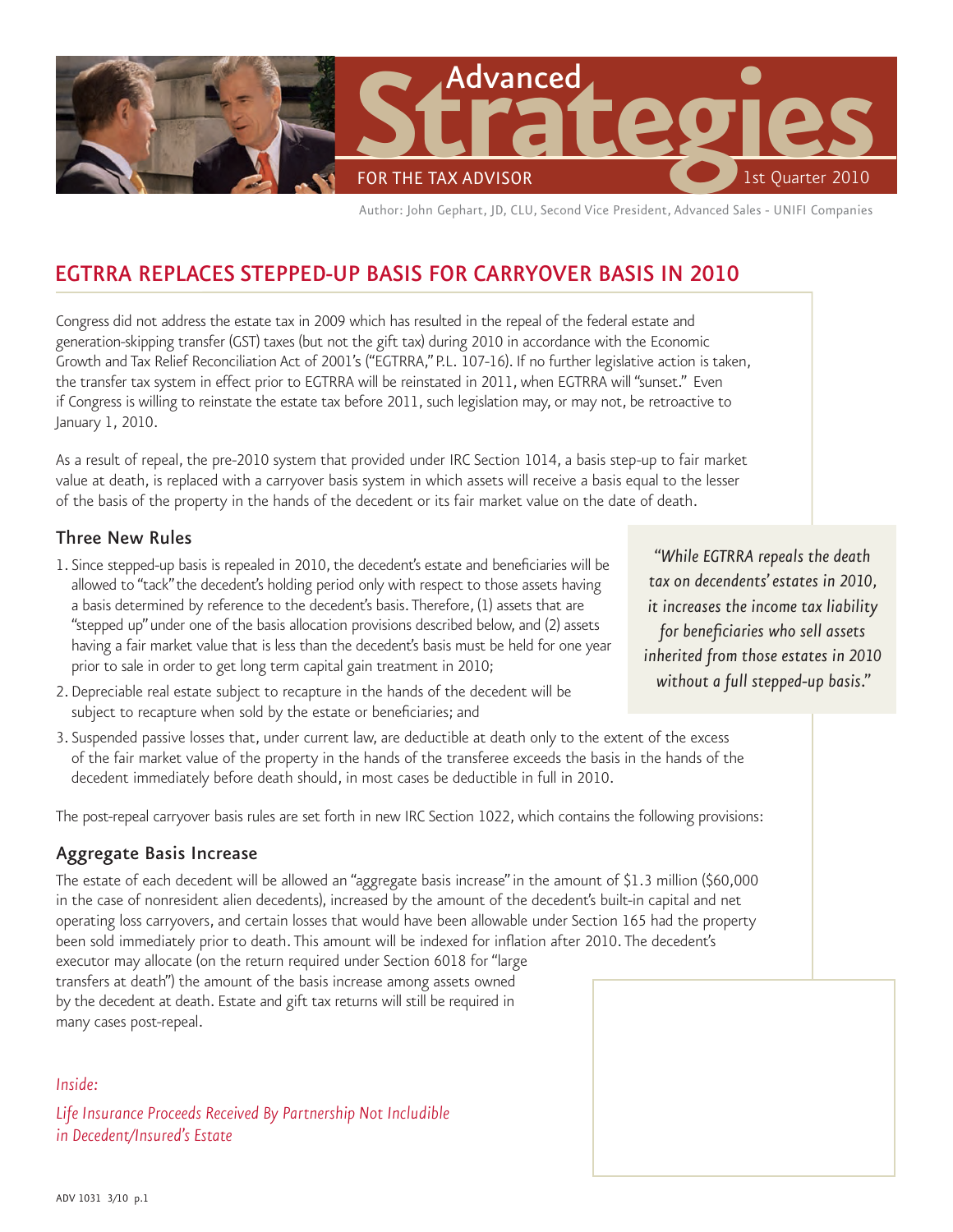#### Basis Increase for Property Acquired by Surviving Spouse

An additional \$3 million of basis (which will be indexed for inflation) may be allocated to qualified marital deduction property inherited from a spouse. The surviving spouse need not be a U.S. citizen or resident for the property to be eligible for this allocation. Property that is eligible for the spousal basis step-up must be bequeathed to or inherited by the surviving spouse either outright or in the form of a qualifying income interest for life.

#### Jointly-owned Property

Where property was owned jointly with a spouse, only that half of the property considered owned by the deceased spouse will be eligible for the basis increase. If the property was

owned jointly with a person other than the surviving spouse, the decedent is treated as the owner of that proportion of the property for which he or she furnished the consideration (thus creating a difficult "tracing" problem for assets, such as improved real property, for which it may be difficult to trace respective contributions of co-tenants).

# Community Property

In the case of community property, the surviving spouse's one-half of the property also will be eligible for basis increase (as under current law).

# Property must have been "Owned" by<br>the Decedent

In order to be eligible for a basis increase, property must have been "owned" by the decedent on the date of his or her death. Property held by the decedent in a "qualified revocable trust," (which refers only to domestic - U.S. - trusts) will be treated as having been owned by the decedent for this purpose. However, property held by a surviving spouse in a "QTIP" trust, will not be treated as having been owned by the surviving spouse on the date of the surviving spouse's death. Nor will the decedent be treated as owning property over which he or she held a power of appointment at death, property held as the beneficiary of an "estate" trust, or, in most cases, property that the decedent acquired for less than adequate consideration within 3 years of death. Property acquired by the decedent as a gift from his or her spouse within 3 years of death will be considered to be owned by the decedent, except where the spouse acquired the property by gift within the 3 year period.

Property Ineligible for Basis Increase

Property constituting "income in respect of a decedent" will not be eligible for basis increase. This rule is consistent with current law, and will principally affect property held in qualified retirement arrangements and individual retirement accounts. Stock of certain foreign entities also will not be eligible for stepup. However, inherited art work or similar property created by the decedent will be reclassified as a capital asset eligible for the basis step-up.

#### No Gain Recognition on Receipt of Property from a Decedent

A beneficiary, other than a tax-exempt beneficiary, will not recognize gain upon the receipt from a decedent's estate of property that has liabilities in excess of its basis -- negative basis

*"An additional \$3 million of basis (which will be indexed for inflation) may be allocated to qualified martial deduction property inherited from a spouse."*

property. Situations in which gain will be recognized include the satisfaction of a pecuniary bequest with appreciated property (but only to the extent of appreciation in the value of the property occurring after the date of death) and transfers of property at death to nonresident alien individuals.

## No Increase In Basis Above Fair Market Value

Under no circumstances may an allocation of basis increase the basis of property in excess of its fair market value on the date of the decedent's death.

## Track Basis of Assets

Clients should be advised to keep records of the basis of assets to the extent the basis can be determined - indefinitely, or, at a minimum, until it can be determined whether repeal will, in fact, occur. Unlike 1976 (the last attempt at enacting carryover basis) there is no "fresh start" to step up the basis of assets to 2010 values.

#### Empower Executor to Allocate Basis

Provisions should be added to existing estate planning documents giving the decedent's executor the power to allocate the decedent's aggregate basis increase among the assets includible in his or her gross estate, regardless of whether such assets pass under the will (i.e., probate assets) or outside of the will (i.e., non-probate assets). Executors should be indemnified and held harmless for making this allocation. Alternatively, specific direction should be given to allocate the basis stepup among assets. Such direction might include a direction to distribute low basis property to charity and/or a direction to allocate basis step-up first or ordinary income property, such as real estate subject to recapture.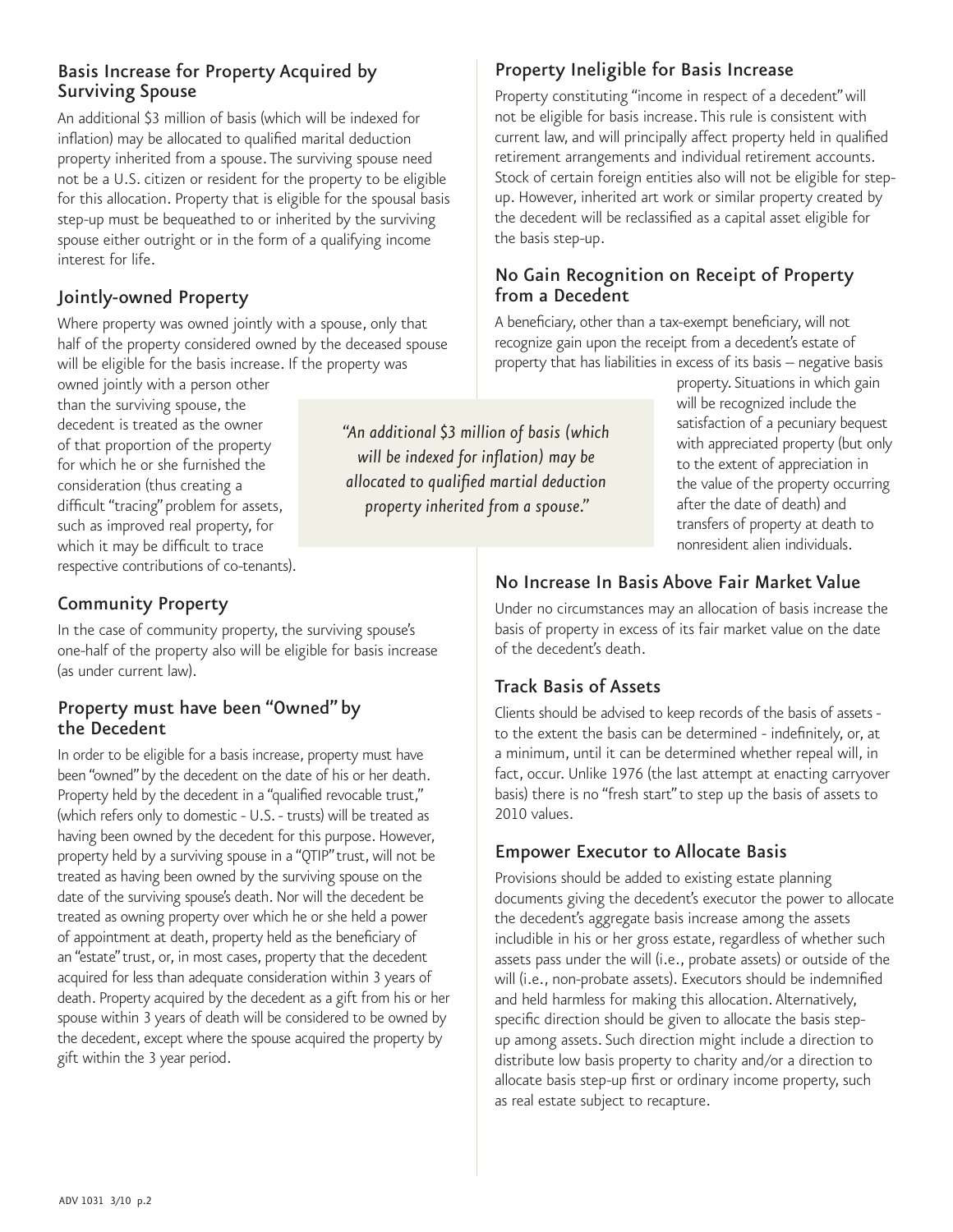#### Dispositive Scheme

Planners will want to recommend a "post-repeal" disposition that takes advantage of the client's available basis increase. This will be difficult because the increase does not refer to the absolute value of property eligible for the step-up, but to an addition to the basis of existing assets. Thus, a bequest to a QTIP trust of property having a value of \$3 million would utilize the marital basis step-up only if the property was (i) not cash, (ii) eligible for the step-up, and (iii) had a basis in the hands of the decedent of zero. In drafting, therefore, a bequest of property to a surviving spouse should, subject to independent counsel review, refer to, for example, "an amount of 'qualified spousal property' (within the meaning of IRC Section 1022(c)(3)) which, in the aggregate, has a basis that is equal to the amount of its fair market value on the date of my death, less the amount of the 'aggregate spousal property basis increase' (within the meaning of IRC Section 1022(c)(2)) available to my estate on the date of my death." A similar formula could be used to make a bequest to children that will utilize the decedent's \$1.3 million non-spousal basis step-up amount.

# Life Insurance Proceeds Received By Partnership Not Includible in Decedent/Insured's Estate

The IRS, in PLR 200947006, has ruled that the proceeds of two life insurance policies received by a limited partnership on an insured's death will not be includible in the insured's gross estate under Internal Revenue Code Sections 2042 and 2035, even if the insured dies within three years of releasing his powers over one of the policies.

#### Facts

PLR 200947006 describes a complicated series of transactions designed to move the ownership of two life insurance policies to a

single partnership that is, in turn, wholly owned by two trusts. Partnership 1 is a limited partnership in which Corporation 1, which is wholly owned by Taxpayer, owns a general partnership interest. Corporation 2, which is wholly owned by Trust 1, and Taxpayer own limited partnership interests in Partnership 1. Corporation 2 also owns limited partnership interests in Partnerships 2, 3, and 4. The general partners of Partnerships 2, 3, and 4 are separate limited liability companies or corporations, each of which is solely owned by Taxpayer or Taxpayer's parents.

Partnership 1 owns Policy, a life insurance policy on the life of Taxpayer. Taxpayer has contributed funds to Partnership 1 to pay premiums on Policy 1. The beneficiaries of Policy 1 are Partnerships 1-4. Partnership 1, as the owner of Policy 1, intends to designate Taxpayer's children as the beneficiaries of Policy 1. Partnership 1 owns no other assets.

Trust 1 was formed by Taxpayer's parents in Year 2. Taxpayer and Taxpayer's sister are the co-trustees of Trust 1, and Taxpayer is the sole current beneficiary. The trustees have a discretionary power to distribute income to Taxpayer, while Taxpayer is living. Upon Taxpayer's death, the assets of Trust 1 pass to a trust for the benefit of Taxpayer's descendants. Taxpayer has no power of appointment to change the disposition of Trust 1.

Trust 2 was formed by Taxpayer in Year 1. The beneficiaries of Trust 2 are Taxpayer's wife and children. Trust 2 is the owner and beneficiary of Policy 2, a whole life insurance policy on the life of Taxpayer. Taxpayer has made gifts to Trust 2 to fund the premiums of Policy 2.

Taxpayer proposed to undertake a series of transactions that would result in Trust 1 and Trust 2 owning 100% of Partnership 1, which, in turn, will own Policy 1 and Policy 2. The beneficiaries of each policy will be Partnership 1.

On these facts, the Internal Revenue Service issued the following rulings:

# Section 2042

Under section 2042(2), life insurance proceeds are includible in the estate of the insured to the extent that the insured possessed, directly or indirectly, "incidents of ownership" in the policy. Rev. Rule, 83-174, 1983-2 C.B. 158, considers whether incidents of ownership in an insurance policy owned by a general partnership would be attributed to the insured general partner. The ruling concludes that, where the insurance

*"Section 2035(d) provides, however, that Section 2035(a) does not apply to any bona fide sale for an adequate or full consideration."*

proceeds are payable to the partnership, the inclusion of the proceeds in the gross estate under section 2042 would result in "unwarranted double taxation" of a substantial portion of the proceeds because the

proceeds were reflected in the value of decedent's partnership interest. However, where the proceeds are payable to a third party for a purposed unrelated to the general partnership business, and thus, would not be included in the value of the partnership interest included in the gross estate, the incidents of ownership are treated as held by the insured general partner in conjunction with the other partners. A similar rule applies, by regulation, to the proceeds of life insurance on a controlling shareholder that are held by and payable to a corporation.

In addition, Rev. Rul. 84-179, 1984-2 C.B. 195, concludes, based on the legislative history underlying IRC section 2042(2), that the section generally applied to include life insurance in situations that parallel the inclusion of property under sections 2036-2038. Those sections generally involve the transfer of property where rights or powers are retained incident to the transfer.